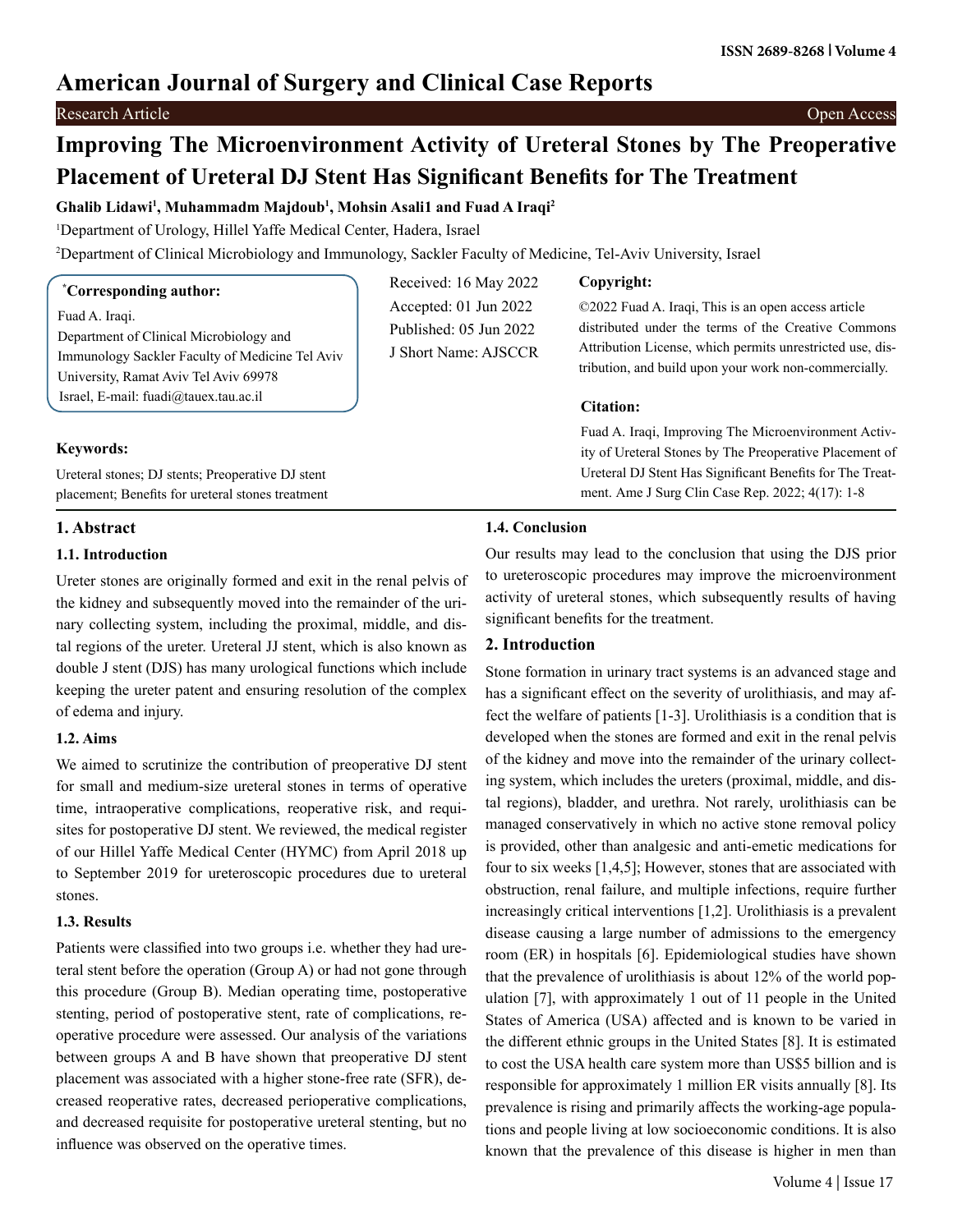women, 10.6% vs. 7.1%, respectively, which may be attributed to different lifestyle, hormonal, and genetic structures factors [9, 10]. Recent studies have reported that the prevalence of urolithiasis has been increasing in the past few decades in both developed and developing countries. This growing trend is believed to be related to sedentary lifestyle including lack of physical activity, specific dietary habits [11-13] and global warming [14]. The etiology of kidney stone is multifactorial, and common risk factors for stone formation include poor oral fluid intake, high animal-derived protein intake, high oxalate intake (found in foods such as beans, beer, berries, coffee, chocolate, some nuts, some teas, soda, spinach, potatoes), and high salt intake [11-13]. Previously, it was suggested that stone formation in kidneys is a complex process and the interactions between environmental factors with underlying genetic factors may cause stone disease [9], while an innovative study has reported a list of genetic defects, which lead to stone formation [10].

Oral hydration is recommended at a rate that produces approximately 2.5 liters (L) of urine per day, and acceptable choices for fluids include water, coffee, tea, beer, and low sugar fruit juices except for tomato (high sodium content), grapefruit, and cranberry (high oxalate content). Consumption of citrate helps to prevent stone formation as it inhibits crystal aggregation by forming complexes with calcium salts within the urine [15,16]. It was reported that patients with a background medical condition such as chronic kidney disease, hypertension, gout, diabetes mellitus, hyperlipidemia, obesity, endocrine disorders, and malignancies are at higher risk for the development of kidney stones. Previous studies have shown that metabolic diseases including obesity, hyperlipidemia, and type 2 diabetes mellitus (T2DM) have a strong predilection for calcium oxalate and uric acid stones formation [17,18]. Such an observation could be explained by the effect of the metabolic diseases induced systemic inflammation status which could affect the kidney function as well the entire urinary tract system. Ureteral JJ stent, which also know by double J stent (DJS) has many urological functions, and is among the basic and commonly used tools in urology in many procedures since its first introduction in 1967 by Zimskind et al. [19]. These stents keep the ureter patent and ensure resolution of any edema and local injury/inflammation. Hence, it is considered as an effective method in the management of patients with ureteric calculi, ureteric stricture, retroperitoneal tumors, or fibrosis, ureteropelvic junction obstruction or any iatrogenic ureteric injury. The ureters may become blocked because of several conditions, including Kidney stones, tumors, blood clots, postoperative swelling, and infection. DJS is the procedure in which a thin, soft, hollow, flexible plastic tube is deployed temporarily in the ureter to help urine drain from the kidneys into the bladder in the case of blockage. A ureteral stent may also be placed during or after urinary tract surgery to provide a mold around it, in which healing can occur, to divert urine away from injured areas with leakage, to manipulate kidney stones or prevent stones from moving prior to treatment, or to make the ureters more easily identifiable during surgical procedures. Its main historical designation was to help the internal drainage for upper urinary tract obstruction. Beyond this role, nowadays it is widely utilized as accompanying tool for drainage either before or after endoscopic procedures in the upper urinary tract system [19-22]. The DJS may remain in the patients from days to weeks and even months, depending on the situation. Several previous works have reported the success in treating ureteral stones, when previous attempts to access the ureter have failed by decongesting the ureter prior the operation, [23]. The role of DJ stent as passive dilator of the ureter in children's patients with previously failed ureteroscopic attempts was repeatedly stressed. Nevertheless, indwelling stents colonization by host of microorganism may jeopardize the leverage of preoperative stent upon ureteroscopy and its outcomes [24]. Most of the ER renal colic visits are due to small and medium size stones [8]. These stones can be treated conservatively by active medical expulsive (MET) therapies or alternatively by means of early ureteroscopy [5]. The role of preoperative stenting in this group of patients is unequivocal. Most of the studies that reviewed the efficacy of preoperative stenting neither differentiated renal stones from ureteral stones, nor high volume stones from small volume stones. Here, we aimed to scrutinize the contribution of preoperative DJ stent for small and medium size ureteral stones in term of operative time, intraoperative complications, re-operative risk and requisites for postoperative DJ stent. Our study was based on retrospective analysis of patients' data, and our results have shown that preoperative DJ stent placement was significantly associated with higher stone-free rate (SFR), decreased re-operative rates, decreased perioperative complications, and decreased requisite for postoperative ureteral stenting, but no influence was observed on the operative times.

#### **3. Methods**

We retrospectively reviewed the medical register of our Hillel Yaffe Medical Center (HYMC) from April 2018 up to September 2019 for ureteroscopic procedures due ureteral stones. We excluded patients with renal stones, high volume stones (>12 mm), multiple ureteral stones (>2 stones), bilateral stones, white ureteroscopy, ureteroscopy in pregnant women and children. The study protocol was approved by the Hillel Yaffe ethical committee (IRB No. 0071-20HYMC), and written informed consent was waived. The eligible patients were classified into two groups depending on whether they had ureteral stent before the operation (Group A) or they had not gone through this procedure (Group B). The indications for ureteral stent insertion in the first group (group A) were as follow: intractable pain, blood creatinine>1.4 mg/dl, obstruction with signs of infection, unsuccessful prior ureteral access attempt, and patients who were stented in other institutions and then were referred to our institution for ureteroscopy. For each group we ex-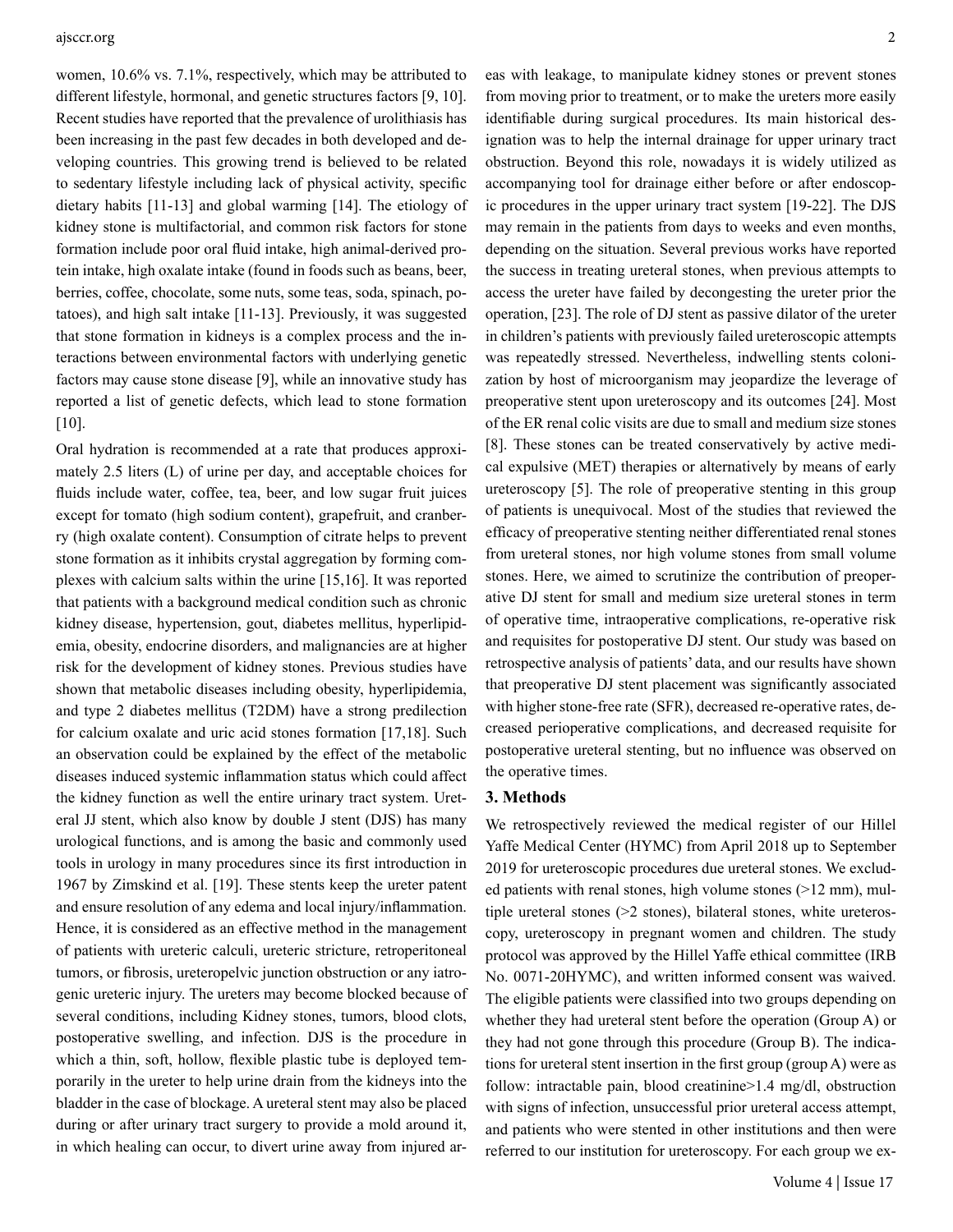tracted data regarding patients' characteristics (age, gender, body mass index (BMI)), stone features (size, location in the ureteral, density and laterality), operating time in minutes, number of ureteroscopic procedures, operative complications, stone free rate and postoperative DJ stenting (precluding 24h ureteral catheter). For stented patients (group A) we calculated the median prestenting period (in days). For comparative purposes, each group (A and B) was subsequently subdivided into 4 subgroups according to their stone size and location in the ureteral. These groups are as follows: 1. A1/B1-stones > 5 mm in the middle and upper ureter; 2. A2/ B2 stones > 5 mm in the lower ureter; 3. A3/B3 stones  $\leq$  5 mm in the middle and upper ureter; and 4. A4/ B4 stones  $\leq$  5 mm in the lower ureter). The goal of this subdivision was to isolate contributing factors and improve results precision. All the ureteroscopic procedures were done by expert urologists using semi-rigid ureteroscopes, only (Storz 6.5 FR and Storz 8.9 FR); the procedure involves the passage of a small telescope, called a ureteroscope, through the urethra and bladder and up the ureter to the point where the stone is located. Ureteral pigtail DJ stents were all in the same diameter (6 FR) and were previously inserted in the operating room using cystoscopy. Ureteral stents are placed temporarily into the ureter which is the tube that drains urine from the kidney into the bladder. Upper ureter stones that migrated proximally into the collecting system were cleared using flexible ureteroscope, but these procedures were subsequently excluded from the study to reduce confounding factors that may affect the results. Laser fibers used includes 365µm and 500µm holmium laser fibers and all stone fragments were retrieved using tipless basket. The objective of the ureteroscopic treatment was to clear all retrievable residual fragments > 2 mm. At the end of each procedure the implantation of postoperative drainage tube (DJ stent, DJ stent with external wire or Ureteral catheter) or finishing the operation without ensuing ureteral catheterization was left to the discretion of the operator. The decision of postoperative ureteral catheterization relies on several technical intraoperative factors like operating time, difficult stone fragmentation or retrieval, ureteral wall trauma, ureteral orifice status and the surgeon assessment for ureteral diameter and clearance. Most patients were followed 3-6 weeks post the operation and were submitted to our clinic with postoperative imaging (NCCT, urinary abdominal X ray or urinary US), and blood tests to assess their stone clearance status. We compared the results of each group in accordance with the aforementioned parameters and evaluated the efficacy of preoperative stenting in terms of operating time, number of ureteroscopic procedures, complications, hospital stay, stone free rate and the requisite for postoperative DJ stenting.

### **4. Statistical Analysis**

Quantitative data are expressed as mean  $\pm$  standard deviation (SD), range, or number and percentage. We used the analysis of independent t-test and the Chi-square test to compare patients' data in groups A and B. The data were analyzed with the SPSS (Chicago, USA), p value<0.05 was considered significant.

### **5. Results**

In the current study we retrospectively evaluated and compared eligible consecutive patients, who presented to the ER with urolithiasis, with one cohort being treated with upstream DJ stent before the ureteroscopic procedures, while the other being conservatively treated towards the ureteroscopy. Out of 475 ureteroscopic procedures performed in the study period, and complied with our selection criteria, only 318 procedures done for 290 different patients were eligible for recruitment in the study. The prestented group included 83 procedures done for 80 different patients and they were assigned in four subgroups, A1-4, and each contained 37, 15, 11 and 20 patients, respectively. The non-prestented group included 235 procedures for 210 different patients and they were assigned in four subgroups, B1-4, and each contained 66, 43, 49 and 77 patients, respectively. The patient's characteristics are illustrated in Table 1.

Data analysis has shown a significantly  $(P<0.005)$  larger stones size  $(6.53 + 2.30)$ , in the prestented cohort when comparing relative to the non-stented cohort  $(5.72 + 2.24)$  as shown in Table 1 and Figure 1A. Moreover, the upstream stenting policy showed significantly lower need for stenting at the end of ureteroscopy, with values of 27.7% and 54%, respectively, P<0.001 (Table 1 and Figure 1B). In addition, the postoperative stenting time was significantly shorter in the prestented cohort  $(11.7 \text{ vs. } 16.4 \text{ days}, P<0.001, \text{ re-}$ spectively) (Table 1 and Figure 1C). Finally, of the need for recurrent "rescue" ureteroscopy was again significantly higher in the non-stented group, being 7.6% vs. 2.4%, P<0.03(Table 1 and Figure 1D). The remaining indices showed no significant differences between the two cohorts.

Accounting for confounding variables we assessed the effect of age, sex, BMI and race of the patients in the two studied cohorts i.e., presented and non-stented. We found no significant differences between these categories in the two groups (Table 2). We then tested the stones specification in the two groups, according to their size and location in each studied group category. Size was divided into two groups: small size stones  $\leq$  5 mm and medium size stones 6-12 mm. Location was divided into 3 categories: proximal, middle and distal ureter. Stones features in correspondence to size and location are illustrated in Table 2. We proved a significant difference between the median stone burdens in the two groups, being higher in the stented group  $(6.52 + 2.3 \text{ vs. } 5.72 + 2.24, \text{ P} < 0.005)$ . Similarly, the observed stone density was significantly highest in the presented group  $(861 + 342 \text{ vs. } 745 + 348, P < 0.008, \text{ respec-}$ tively). The other characteristics including Laterality, stone location and the number of stones showed no significant differences.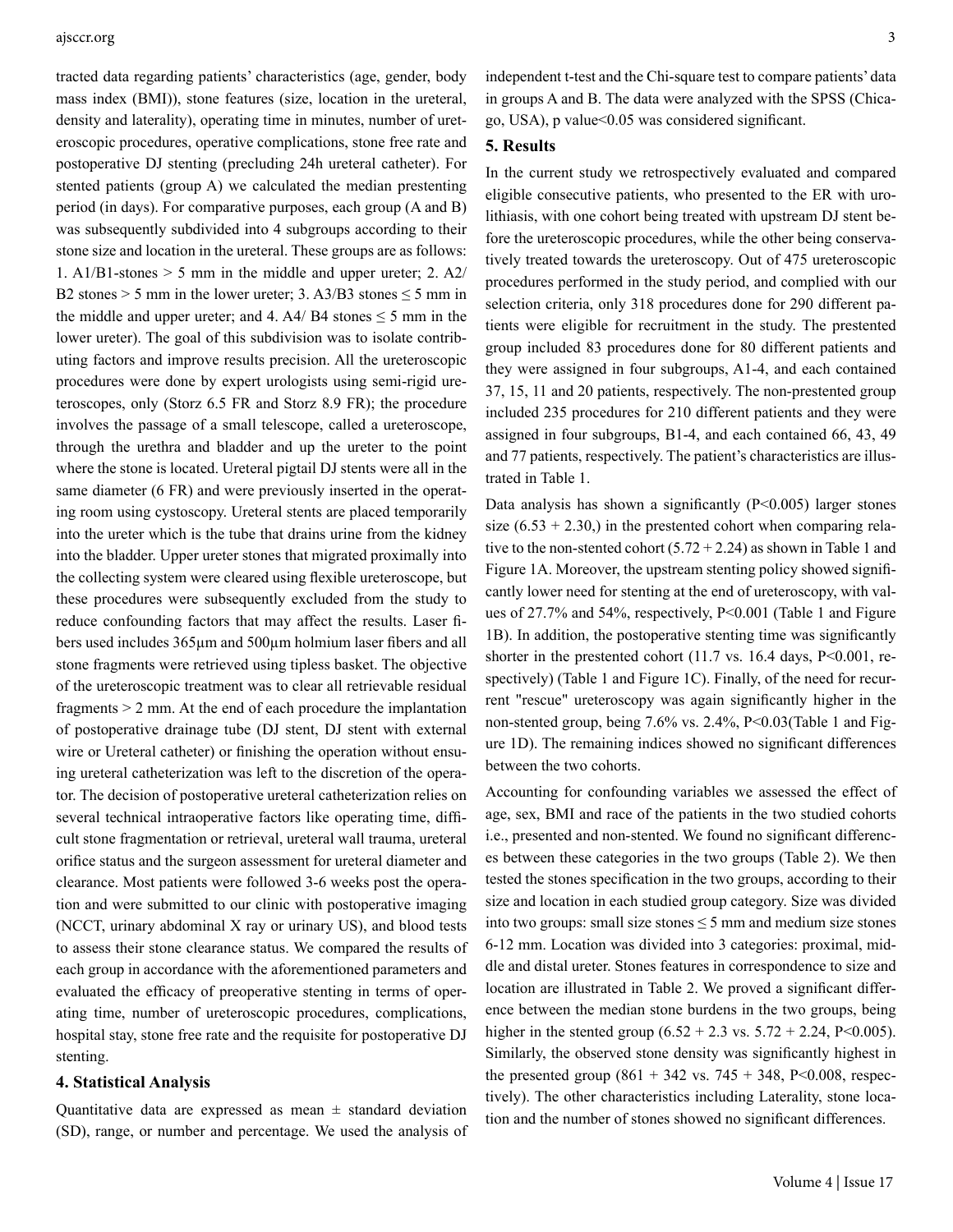Table 1. Patient characteristics of the prestented and non-stented cohorts including mean stone size, stone location, median operating time, postoperative stenting, period of postoperayive stent, rate of complications, reoperative procedure and stone clearance rate after first URS. Group (A) Presents Presented cohort and its subgroups including; A1 – stones > 5 mm in middle and upper ureter: A2- stones > 5 mm in lower ureter: A3 – stones  $\leq$  5 mm in middle and upper ureter:  $A4$  – stones  $\leq$  5 mm in lower ureter. GROUP (B) presents the non-stented cohort and its subgroups including; B1 – stones > 5 mm in middle and upper ureter: B2 – stones > 5 mm in lower ureter: B3 – stones ≤ 5 mm in middle and upper ureter: B4 - stones ≤ 5 mm in lower ureter.

|                            | <b>Mean stone</b><br>size $(\pm SD)$ | <b>Stone</b><br>location  | Median<br>operating<br>time in<br>minutes<br>$(\pm SD)$ | Postoperative<br>stenting | Period of<br>postoperative<br>stent (days) | Rate of<br>complications | Reoperative<br>procedure | <b>Stone</b><br>clearance<br>rate after<br>first URS |
|----------------------------|--------------------------------------|---------------------------|---------------------------------------------------------|---------------------------|--------------------------------------------|--------------------------|--------------------------|------------------------------------------------------|
| <b>Prestented</b>          |                                      |                           |                                                         |                           |                                            |                          |                          |                                                      |
|                            |                                      | Proximal-27               |                                                         |                           |                                            |                          |                          |                                                      |
| A1 (37<br>patients)        | $8.27 \pm 1.38$                      | Middle-10<br>Distal - 0   | $16.3 \pm 7.8$                                          | 16/37(43%)                | 14                                         | $2/37(5.4\%)$            | $2/37(5.4\%)$            | 95%                                                  |
|                            |                                      | Proximal-0                |                                                         |                           |                                            |                          |                          |                                                      |
| A2(15<br>patients)         | $7.4 \pm 1.4$                        | Middle-0                  | $20.2 \pm 8.2$                                          | 4/15(27%)                 | 13                                         | $1/15(6.6\%)$            | 0/15(0%)                 | 95%                                                  |
|                            |                                      | Distal $-15$              |                                                         |                           |                                            |                          |                          |                                                      |
|                            |                                      | Proximal-8                |                                                         |                           |                                            |                          |                          |                                                      |
| A3 (11<br>patients)        | $4.09 \pm 0.83$                      | Middle-3<br>$Distal - 0$  | $13.2 \pm 4.3$                                          | 2/11(20%)                 | 11                                         | 1/11(9%)                 | 0/11(0%)                 | 91%                                                  |
|                            |                                      | Proximal-0                |                                                         |                           |                                            |                          |                          |                                                      |
| A4 (20                     | $4.0 \pm 0.91$                       | Middle-0                  | $12.1 \pm 2.8$                                          | 1/20(6%)                  | 7                                          | $0/20(0\%)$              | $0/20(0\%)$              | 100%                                                 |
| patients)                  |                                      | Distal - 20               |                                                         |                           |                                            |                          |                          |                                                      |
|                            |                                      | <b>Proximal-35</b>        |                                                         |                           |                                            |                          |                          |                                                      |
| <b>Group A</b>             | $6.53 \pm 2.3$                       | Middle-13                 | $15.5 \pm 7.03$                                         | 23/83(27.7%)              | 11.7                                       | $4/83(4.83\%)$           | $2/83$ $(2.4\%)$         | 95%                                                  |
|                            |                                      | Distal - 35               |                                                         |                           |                                            |                          |                          |                                                      |
| <b>Non</b><br>prestented   |                                      |                           |                                                         |                           |                                            |                          |                          |                                                      |
|                            |                                      | Proximal-45               |                                                         |                           |                                            |                          |                          |                                                      |
| <b>B1</b> (66<br>patients) | $7.95 \pm 1.53$                      | Middle-21                 | $18.9 \pm 10.5$                                         | 53/66 (80%)               | 19                                         | 11/66(16.66%)            | $12/66(21.1\%)$          | 76%                                                  |
|                            |                                      | $Distal - 0$              |                                                         |                           |                                            |                          |                          |                                                      |
|                            |                                      | Proximal-0                |                                                         |                           |                                            |                          |                          |                                                      |
| <b>B2</b> (43<br>patients) | $7.41 \pm 1.49$                      | Middle-0                  | $15.6 \pm 8.5$                                          | 22/43 (52%)               | 18                                         | 6/43(13.9%)              | $2/43$ (4.65%)           | 95%                                                  |
|                            |                                      | $Distal - 43$             |                                                         |                           |                                            |                          |                          |                                                      |
|                            |                                      | Proximal-37               |                                                         |                           |                                            |                          |                          |                                                      |
| <b>B3</b> (49<br>patients) | $4.166 \pm 0.93$                     | Middle-12                 | $15.0 \pm 6.5$                                          | 28/49 (58%)               | 20                                         | $5/49(10.2\%)$           | $5/49(10.2\%)$           | $86\%$                                               |
|                            |                                      | $Distal - 0$              |                                                         |                           |                                            |                          |                          |                                                      |
|                            |                                      | Proximal-0                |                                                         |                           |                                            |                          |                          |                                                      |
| B4 (77<br>patients)        | $3.83 \pm 0.81$                      | Middle-0                  | $14.45 \pm 7.7$                                         | 24/77 (31%)               | 11                                         | $8/77(10.3\%)$           | 1/77(1.2%)               | 98%                                                  |
|                            |                                      | Distal - 77               |                                                         |                           |                                            |                          |                          |                                                      |
|                            |                                      | Proximal-82               |                                                         |                           |                                            |                          |                          |                                                      |
| <b>Group B</b>             | $5.72 \pm 2.24$                      | Middle-33                 | $16.01 \pm 8.69$                                        | $ 127/235(54\%) 16.4$     |                                            | $24/235(11\%)$           | 18/235(7.6%)             | 89%                                                  |
|                            |                                      | Distal $-120$             |                                                         |                           |                                            |                          |                          |                                                      |
|                            | P value<br>0.00589                   | P value $0.3699$ $0.8902$ | P value                                                 | P value<br>$0.001$        | P value 0.00106                            | <b>P</b> value 0.1254    | <b>P</b> value 0.0332    | P value $0.125$                                      |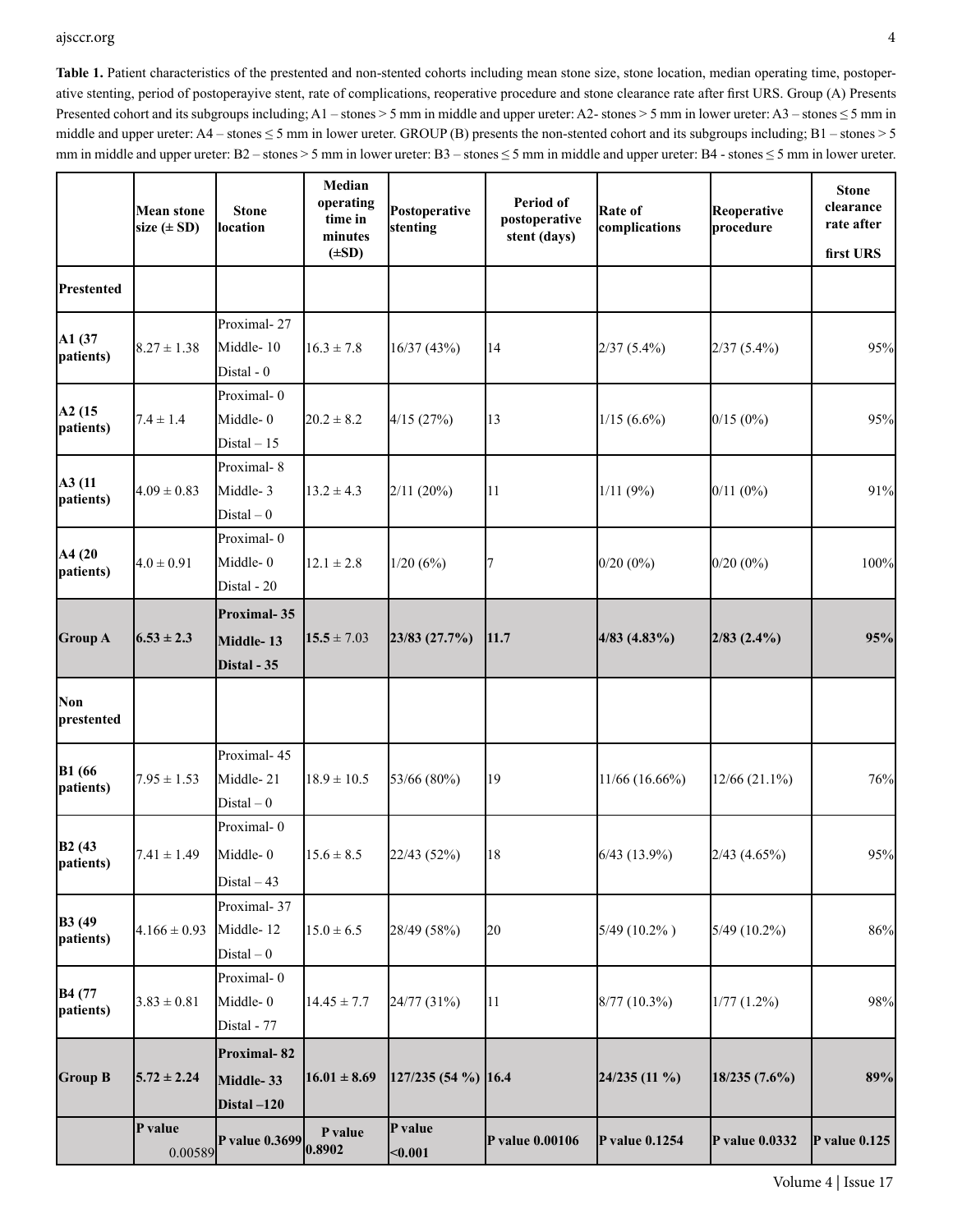

Figure 1. Comparison of the Patient characteristics, which were, significantly different between groups A and B. P value of the comparison is presented on the top of each characteristics. A. Meanof stone size in mm (Y-axis) including the standard error in each of groups A and B as shown in X-axis. B. number of patients which went through of postoperative stenting (V) of total tested patients (X) in each group of A and B and each of its subgroups A1, A2 and A3, and B1, B2 and B3, respectively (X-axis). Y-axis present number of stenting. C. The mean period in days (Y- axis) of each group of A and B and each of its subgroups (X-axis). D. The number of patients which went through the reoperative procedure success rate (V) of total tested patients (X) in each group of A and B and each of its subgroups.

Table 2. Patient characteristics including median age, sex, median BMI and race in groups A andB, and number of patients per stones features including its laterality, location, stone density and number of stones per patients. Stone laterality is designed based on left or right, while stone locationis designed based on proximal, middle, and distal. Location was divided into 3 categories: proximal, middle, and distal of the ureter. Stone density with standard error for each group is presented, and number of patients per each category of number of stones i.e., one or two stone are presented. P value of the statistical analysis of comparing findings between group A and B per Patient characteristics and stones features are presented.

| Patient<br>characteristics | Prestented cohort n=83 | Non stented cohort $n=235$ | P value |
|----------------------------|------------------------|----------------------------|---------|
| Median Age                 | $49.12 \pm 14.3$       | $46.4 \pm 13$              | 0.118   |
| <b>Sex</b>                 | Male- 60 (72%)         | Male - 176 (75%)           |         |
|                            | Female-23 (28%)        | Female $-69(25%)$          | 0.1992  |
| Median BMI                 | $28.1 \pm 5.12$        | $27.4 \pm 4.63$            | 0.272   |
|                            | Jews $-49(59%)$        | Jews -146 (62%)            |         |
| Race                       | Arabs $-33(40\%)$      | Arabs $-80(34%)$           | 0.38    |
|                            | Others $-1$ (1%)       | Others- 9 (4%)             |         |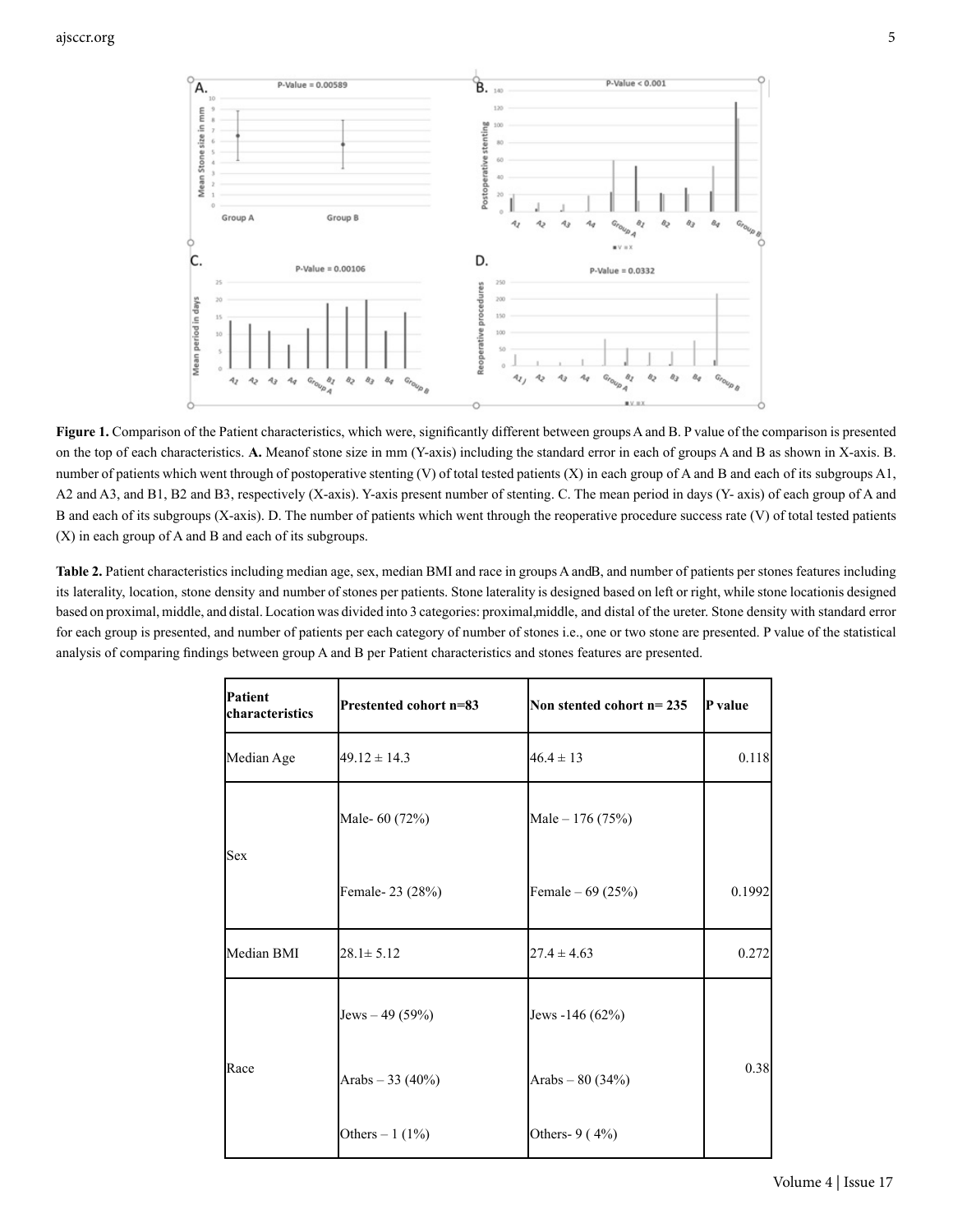| <b>Stone</b><br>characteristics |                     |                      |         |
|---------------------------------|---------------------|----------------------|---------|
| Laterality                      | Left-45 (54%)       | Left-115 (49%)       | 0.309   |
|                                 | Right $-38(46%)$    | Right $-120(51%)$    |         |
| Median Stone<br>burden          | $6.53 \pm 2.3$      | $5.72 \pm 2.24$      | 0.00589 |
|                                 | Proximal-35 (42%)   | Proximal-82 (35%)    |         |
| Stone location                  | Middle-13 (16%)     | Middle- 33 (14%)     | 0.369   |
|                                 | Distal - 35 (42%)   | Distal -120 (51%)    |         |
| Stone density                   | $861 \pm 342$       | $745 \pm 348$        | 0.008   |
| Number of stones                | One stone-78 (94%)  | One stone-224 (95%)  | 0.573   |
|                                 | Two stones $-5(6%)$ | Two stones $-11(5%)$ |         |

#### **6. Discussion**

The formation of kidney stones is a major human health problem. Despite ample studies, the precise processes involved in minerals precipitation and dissolution leading to stone formation remains poorly elucidated and, hence, definitive actions to prevent stones occurrence is yet to be clarified. Ureter stones are originally formed in the kidney, exiting through the pelvis, and subsequently moving to the different parts of the urinary collecting system: the proximal, middle and distal segments of the ureter [3,7,25]. Virtually, many cases with ureter stones can be managed conservatively with watchful waiting, in which no active intervention to remove the stone is employed for four to six weeks, while just prescribing analgesic and anti-emetic medications [4, 26] to im-

 Volume 4 | Issue 17 prove the patient's welfare. As a role, the choice of treatment for a ureter stone depends on both- the stones size and the severity of pain caused. Therefore, stones that are associated with unrelenting obstruction, renal failure, and recurrent infections, require active interventions in the mode of stenting [6, 26]. It is believed that the interactions between the mechanical stretching effect of the ureter stones, and the normal cells of the host's ureter may activate these cells including fibroblasts, endothelial cells, pericytes, adipocytes, and immune cells, affecting extracellular vesicles, the extracellular matrix (ECM), and cytokines surrounding these stones [27]. The complex interactions of the ureter stones with normal cells of the ureter tissue and the other inflammatory players are known as the ureter stone microenvironment (USME). The stented group represents a "facilitated ureteroscopy" model in which the decon-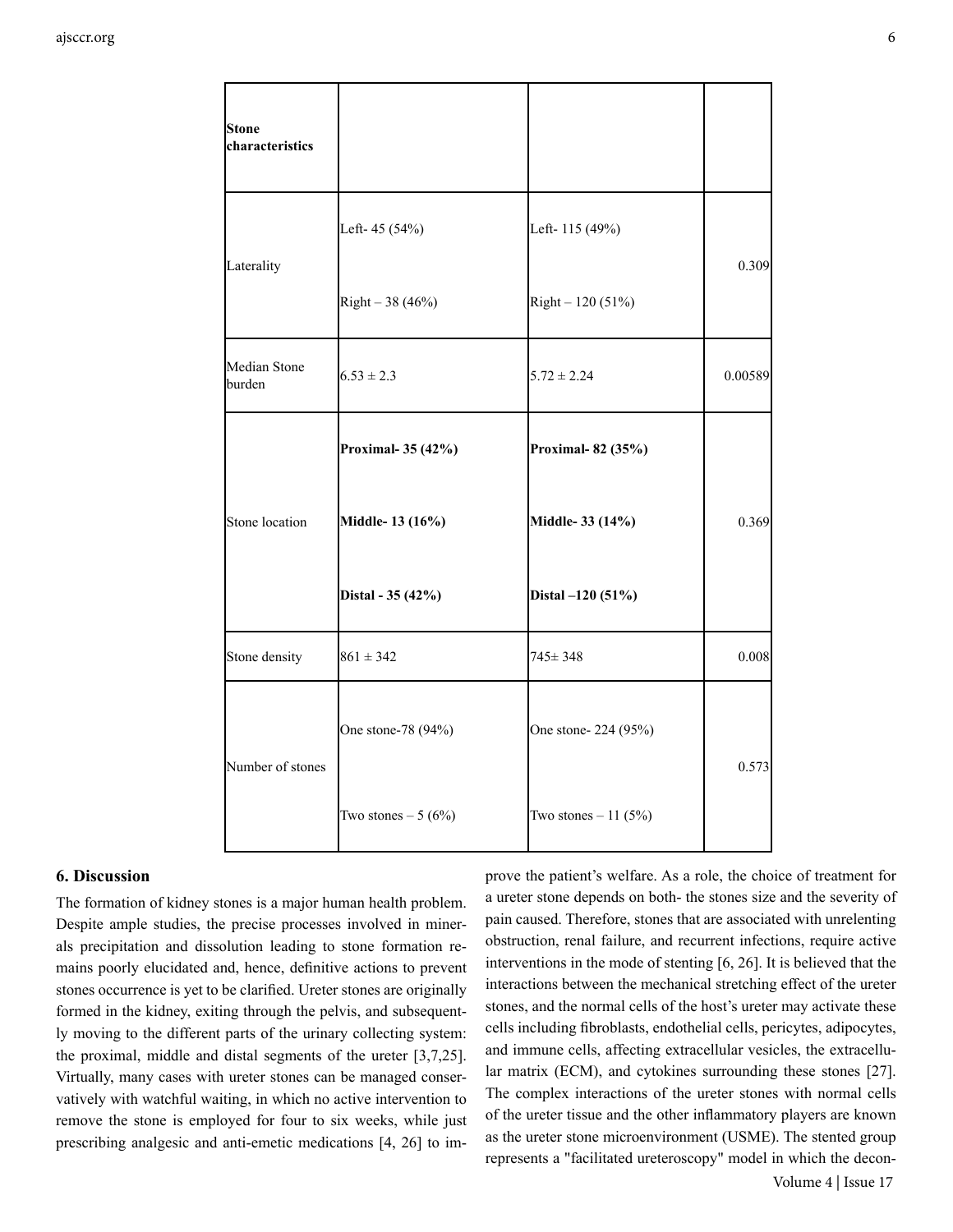gestive effect of stenting enhances a positive biological behavior of the normal cells surrounding the stone and components of the USME, that culminate in a favorable course: higher stone-free rate (SFR), decreased re-operative need, decreased perioperative complications and decreased requisite for postoperative ureteral stenting. D J stent (DJS) is the procedure to place a thin, flexible plastic tube that is temporarily in the ureter to help urine drain from the kidneys into the bladder in the case of blockage, as shown in Figure 1. Since its introduction in 1967 by Zimskind et al. [19], DJ stent is commonly used in various urological procedures [20- 22, 28]. The incidence of complications related to stent increases with the duration of the stent; hence, it is important that it should be removed or replaced on time [29]. Globally, kidney stone disease prevalence and recurrence rates are increasing [7], with limited options of effective drugs. Urolithiasis affects about 12% of the world population at some stage in their lifetime [14]. It affects all ages, sexes, and races but occurs more frequently in men than in women within the age of 20–49 years [30]. In this report, we retrospectively investigated the role of the upstream facilitated ureteroscopy approach by implanting flexible ureteral stents in patients presenting with ureteral stones, in comparison with the prevalent, standard conservative approach free from active stenting. studied and compared several characteristics of patients, who have developed stones in their ureter, while one cohort has received DJ stent before the ureteroscopic procedures, while the second cohort did not perform this procedure. Our results proved that the facilitated approach with DJ stent placement prior to the ureteroscopic procedures, is significantly associated with higher SFR, decreased re- operative needs, decreased perioperative complications and decreased requisite for postoperative ureteral stenting, with no influence on total operative times.

We believe that the acute mechanical anti-congestive effect of the DJS in the ureter, this obviously will stop the draining of the urine from the kidney to bladder through the ureter, and subsequently eliminate the continues washing and cleaning of the ureter stone microenvironment, which subsequently will might potentially result in improving the microenvironment activity of ureteral stones, including the immune system activity by increasing the present, not only the nephrolithiasis and microphages but also the different cytokines and chemokines and nitric oxide (NO) and other chemicals, that are produced by the host cells, which may decrease the apoptosis of the urothelium, and, subsequently reduce the adherence and attachment of the stones with the lining cells, and results of releasing and isolate the stone from the surrounding environments, and making it easier to remove the blocking stone, which is translated to higher stone-free rate (SFR),It is speculated and expected that by improving the USME, this will produce new healthy fibroblasts and endothelial cells, which, eventually will significantly benefits the patients by higher SFR, decreased re-operative rates, decreased perioperative complications and decreased requisite for postoperative ureteral stenting.

Previously, it was reported that the attachment of grown crystals with the renal tubule lining of epithelial cells is termed as crystal retention or crystal-cell interaction [31, 32]. In individuals with hyperoxaluria, renal tubular epithelial cells were injured due to exposure to high oxalate concentrations or sharp calcium oxalate monohydrate (COM) crystals [33, 34]. Crystal-cell interaction results in the movement of crystals from basolateral side of cells to the basement membrane [33]. Then, crystals could be taken into cells and anchored to the basement membrane of the kidneys [35]. The interaction of COM crystals with the surface of renal epithelial cells could be a critical initiating event in nephrolithiasis. An increased retention force between the crystal and injured renal tubule epithelium cells promotes CaOx crystallization [36]. Most of the crystals attached to epithelial cells are thought to be digested by macrophages and/or lysosomes inside cells and then discharged with urine [35]. Following renal tubular cell injury, cellular degradation produces numerous membrane vesicles which are nucleators of calcium crystals as supported by in vitro and in vivo studies [31]. Injured cells release substances like renal prothrombin fragment-1 or other anionic proteins which induce COM crystal agglomeration [37]. Reactive oxygen species is thought to be one of the factors involved in renal cell injury [38]. A study on animal models also revealed that the administration of high concentrations of CaOx crystals or oxalate ions appears to be toxic causing renal tubular cell damage [31]. It has been suggested that oxalate increases the availability of free radicals by inhibiting enzymes responsible for their degradation. For instance, reactive oxygen species can damage the mitochondrial membrane and reduce its transmembrane potential. These events are known features of early process in apoptotic pathways [39]. Finally, our findings support the role of early active approach, the facilitated ureteroscopy approach in which ureteral DJ stents implantation in patients suffering from ureterolithiasis should be implemented early in the disease course for some better outcomes. Furthermore, it will be important to assess the microenvironment activity profiles of the ureter stones before and after inserting the DJ stent to confirm our findings in future studies.

#### **References**

- 1. [Chung MJ. Urolithiasis and nephrolithiasis. JAAPA. 2017; 30: 49-](https://pubmed.ncbi.nlm.nih.gov/28858017/) [50.](https://pubmed.ncbi.nlm.nih.gov/28858017/)
- 2. [Fontenelle LF, Sarti TD. Kidney Stones: Treatment and Prevention.](https://pubmed.ncbi.nlm.nih.gov/30990297/) [Am Fam Physician. 2019; 15: 490-496.](https://pubmed.ncbi.nlm.nih.gov/30990297/)
- 3. [Khan SR, Pearle MS, Robertson WG. Kidney stones," Nat. Rev. Dis.](https://pubmed.ncbi.nlm.nih.gov/27188687/) [Primers. 2016; 2: 16008.](https://pubmed.ncbi.nlm.nih.gov/27188687/)
- 4. [Türk C, Knoll T, Petrik A. European Association of Urology Guide](C:\Users\Canopus\AppData\Local\Temp\Rar$DIa3140.33394\Available from: http:\uroweb.org\guideline\urolithiasis\)[lines on Urolithiasis. 2014.](C:\Users\Canopus\AppData\Local\Temp\Rar$DIa3140.33394\Available from: http:\uroweb.org\guideline\urolithiasis\)
- 5. [Mahesh Desai, Yinghao Sun, Noor Buchholz, Andrew Fuller. Treat](https://pubmed.ncbi.nlm.nih.gov/28303335/)[ment selection for urolithiasis: percutaneous nephrolithomy, ure](https://pubmed.ncbi.nlm.nih.gov/28303335/)[teroscopy, shock wave lithotripsy, and active monitoring. World J](https://pubmed.ncbi.nlm.nih.gov/28303335/)  [Urol. 2017; 35: 1395-1399.](https://pubmed.ncbi.nlm.nih.gov/28303335/)